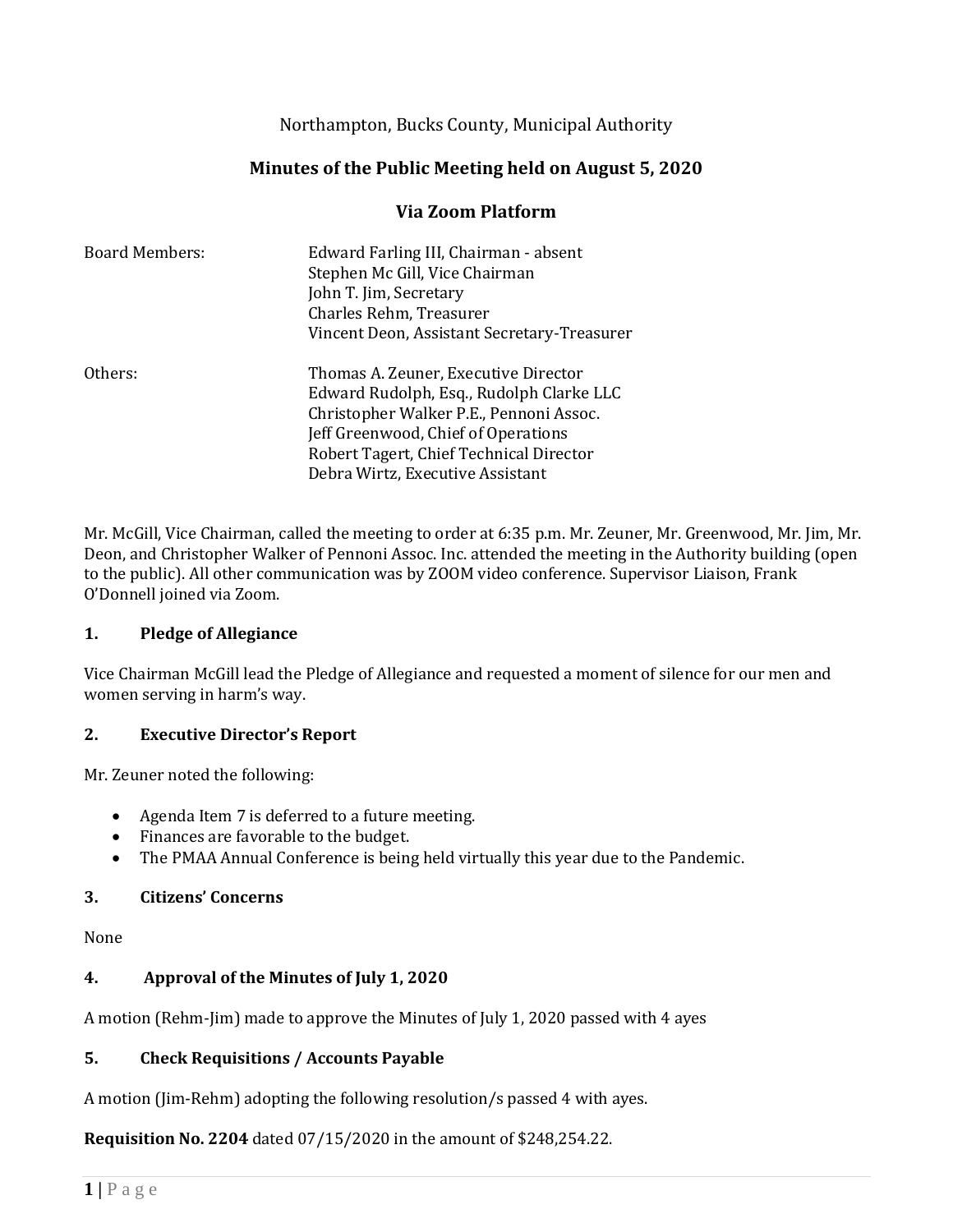The major item paid under **Requisition No. 2204** are as follows: PECO - \$15,043.12; RIO Supply Inc. - \$13,000.00; Verizon - \$1,167.54; A & M Truck Service Inc. - \$1,464.00; Advance Enterprise - \$10,200.00; CSL Services Inc. - \$6,775.00; Custom Care Property Maintenance - \$1,025.00; EJ USA Inc. - \$10,369.39; Independence Blue Cross - \$11,652.13; LRM Inc. - \$1,280.00; M.J. Reider Assoc. - \$1,050.00; Pennoni Assoc. Inc. - \$43,873.70; Rudolph Clarke LLC - \$26,200.00; Teamsters Health & Welfare Fund - \$14,463.45; USPS - \$5,000.00; Vincent Deon, Tax Collector - \$2,115.80 and \$75,000.00 for payroll.

**Requisition No. 2205** dated 08/05/2020 in the amount of \$801,160.96.

The major item paid under **Requisition No. 2205** are as follows: Aflac - \$1,017.90; BCWSA – Sewer - \$273,250.42; BCWSA - Water - \$212,111.58; Block Communications - \$4,759.63; Cues - \$1,915.28; EJ USA Inc. - \$11,559.32; Environmental Products - \$3,860.25; First National Bank of Newtown - \$59,129.38; Gannett Fleming Co. - \$1,900.00; Guardian - \$3,873.95; Hajoca Corp. - \$15,439.20; JH Shanahan - \$27,547.00; Land Pride - \$1,478.50; Link Computer Corp. - \$3,711.02; LookFirst Tech. - \$12,589.74; M.J. Reider Assoc. \$2,700.00; Mr. Rehab - \$2,100.00; Napa Auto Parts; \$1,027.43; PECO - \$14,153.17; Pendergast Safety Equip. - \$1,789.66; RIO Supply Inc. - \$46,980.52; Syron Co. - \$2,737.50; TD Card Services - \$2,750.54; USA Blue Book - \$2,239.02; Verizon - \$2,956.42; and \$75,000.00 for payroll.

## **6. Resolution 2020-1236 – PennDOT – Cost Sharing Agreement**

A motion (Deon-Jim) made to enter into a Cost Sharing Agreement with PennDOT by passage of Resolution No. 2020-1236 passed with 4 ayes.

## **7**. **Navy Cooperative Agreement**

Deferred

# **8. Letter of Credit Reduction #6 – Spring Mill Townhouses**

A motion (Rehm-McGill) made to authorize the following reductions in the Letters of Credit with M & T Bank for Spring Mill Townhouses; LOC# SB2284570001 in the amount of \$56,322.26 (Sewer) and \$116,666.80 (Water) and \$122,130.00 (Pump Station) in accordance with the Pennoni Assoc. Inc. review letter of July 28, 2020 passed with 4 ayes.

## **9. Award Contract – 2-S-20 Boxwood Drive Sewer Main Repair**

A motion (Rehm-Deon) made to award Contract No. 2-S-20 - Boxwood Drive Sanitary Sewer Main Repair, to D J Pinciotti Construction of Ivyland, PA as lower bidder, in accordance with their proposal dated July 17, 2020 in the amount of \$19,015.00 passed with 4 ayes.

## **10. Temporary Access Agreement**

A motion (Rehm-McGill) made to approve the Temporary Access Agreement between Northampton, Bucks County, Municipal Authority and TMP 31-007-057, 24 Boxwood Road, Churchville for sanitary sewer repairs passed with 4 ayes.

## **11. Authorization to Purchase Cameras – Cues Inc.**

A motion (Jim-Rehm) made to approve the purchase of two (2) sanitary sewer cameras under the Capital Project Nos. CP2020-W-11 and CP2020-W-12 from Cues Inc. of Orlando Florida in accordance with their Sales Quote#000736318 Rev. #2 in the amount of \$41,266.40 passed with 4 ayes.